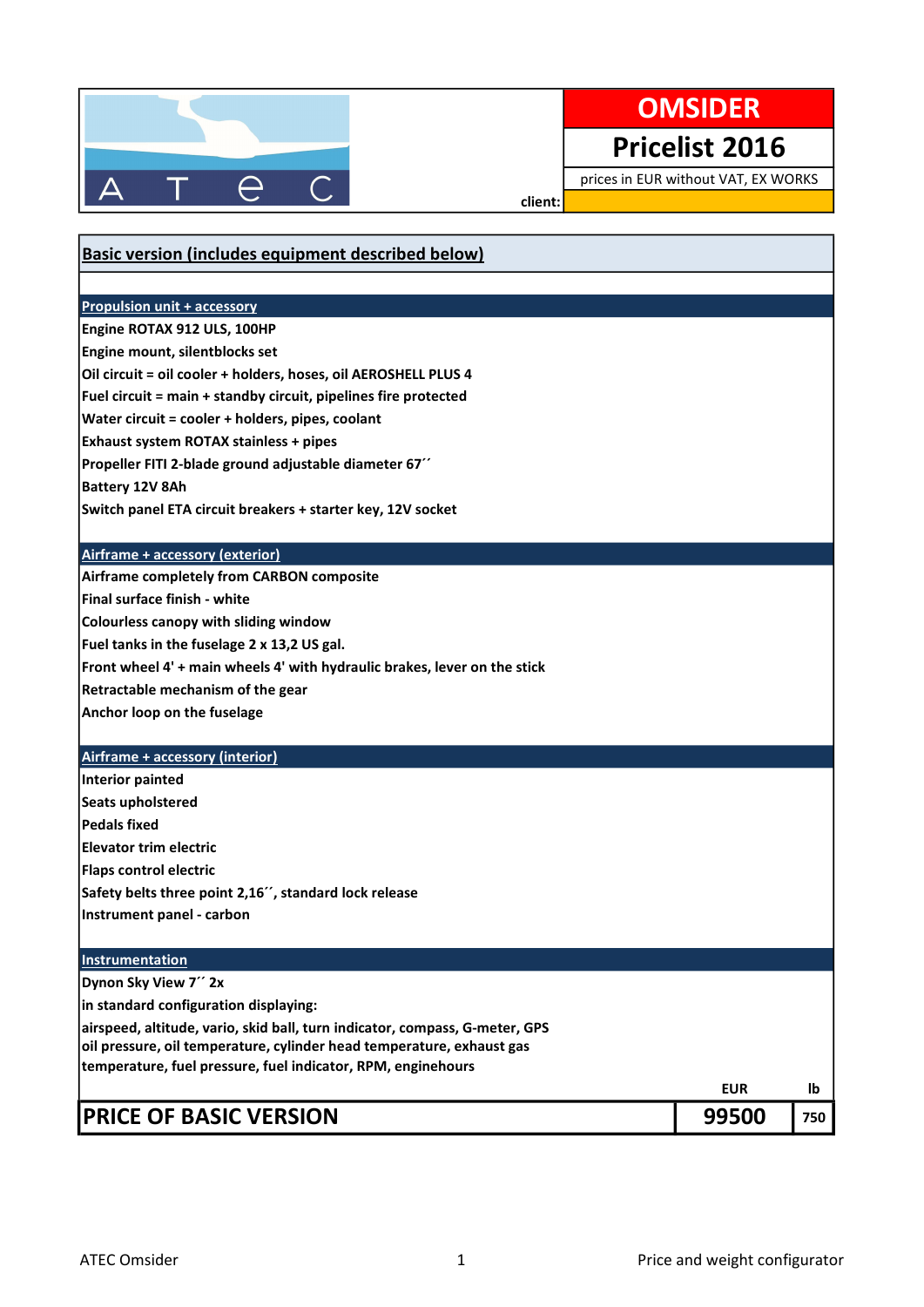| <b>Optional equipment (prices including installation)</b>                |              |            |                |            |     |
|--------------------------------------------------------------------------|--------------|------------|----------------|------------|-----|
| to choose the item - insert "x"                                          | $\downarrow$ | <b>EUR</b> | Ib             | <b>EUR</b> | lb  |
| <b>Propulsion unit + accessory</b>                                       |              |            |                |            |     |
| Rotax 912 iS SPORT                                                       |              | 4995       | 13             |            |     |
| Carburators fore-heating (not available in configuration with R912 iS)   |              | 439        | 1,7            |            |     |
| Water thermostat                                                         |              | 386        | 1,1            |            |     |
| Oil thermostat                                                           |              | 289        | $\overline{2}$ |            |     |
| Battery 12V 14 Ah                                                        |              | 48.        | 4              |            |     |
| <b>Flight instrumentation</b>                                            |              |            |                |            |     |
| Beckup batery for Sky View 2x                                            |              | 510        | 1,8            |            |     |
| Analog flght instrument Winter (speedmeter + altimeter)                  |              | 824        | 0,9            |            |     |
| Compas CM-24                                                             |              |            | 378 0,9        |            |     |
| Airframe + accessory (exterior)                                          |              |            |                |            |     |
| Tinted canopy (green)                                                    |              | 138        | 0              |            |     |
| AVEOflash LP ultra, combined LED lights on the wingtips                  |              | 776        | 1,3            |            |     |
| Colour sticker design (optional)                                         |              | 818        | 4,4            |            |     |
| Colour design individual, out of standard offer                          |              | $\ast$     | $\ast$         |            |     |
| Canopy cloth indoor protection                                           |              | 151        |                |            |     |
| Wings L+R cloth indoor protection                                        |              | 452        |                |            |     |
| Horizontal tail cloth indoor protection                                  |              | 111        |                |            |     |
|                                                                          |              |            |                |            |     |
| Airframe + accessory (interior)                                          |              |            |                |            |     |
| Carbon seats, upholstered                                                |              |            | $338 - 3,3$    |            |     |
| Cockpit hot-air heating                                                  |              |            |                |            |     |
| Instrumentation - wireless communication (prices including installation) |              |            |                |            |     |
| Radio Becker AR-6201                                                     |              | 2450 2,6   |                |            |     |
| Radio Funkwerk Filser ATR -500                                           |              | 1509       | 2,6            |            |     |
| Radio Funkwerk Filser ATR -833                                           |              | 1851       | 2,6            |            |     |
| Transponder KTX2 Dittel A/C S                                            |              | 2355       | 2,2            |            |     |
| Transponder Funkwerk Filser TRT-800H (circular 57mm)                     |              | 2563       | 2,6            |            |     |
| Instrumentation - navigation GPS (prices including installation)         |              |            |                |            |     |
| Garmin AERA 500, including installation dock                             |              | 1025       | $\mathbf{2}$   |            |     |
| Garmin GPSmap 550, including installation dock                           |              | 1585       | 2              |            |     |
| Avmap EKP V., including installation dock                                |              | 2091       | 2,4            |            |     |
|                                                                          |              |            |                |            | ΪÖ  |
| <b>FINAL PRICE OF INDIVIDUAL CONFIGURATION</b>                           |              |            |                | 99.500     | 750 |
|                                                                          |              |            |                |            |     |

## PLEASE MARK REQUESTED UNITS AND OPTIONS:

| Speed indicator   | km/h | ٦kι    |
|-------------------|------|--------|
| Altimeter         | m    | .      |
| <b>Variometer</b> | m/s  | ft/min |